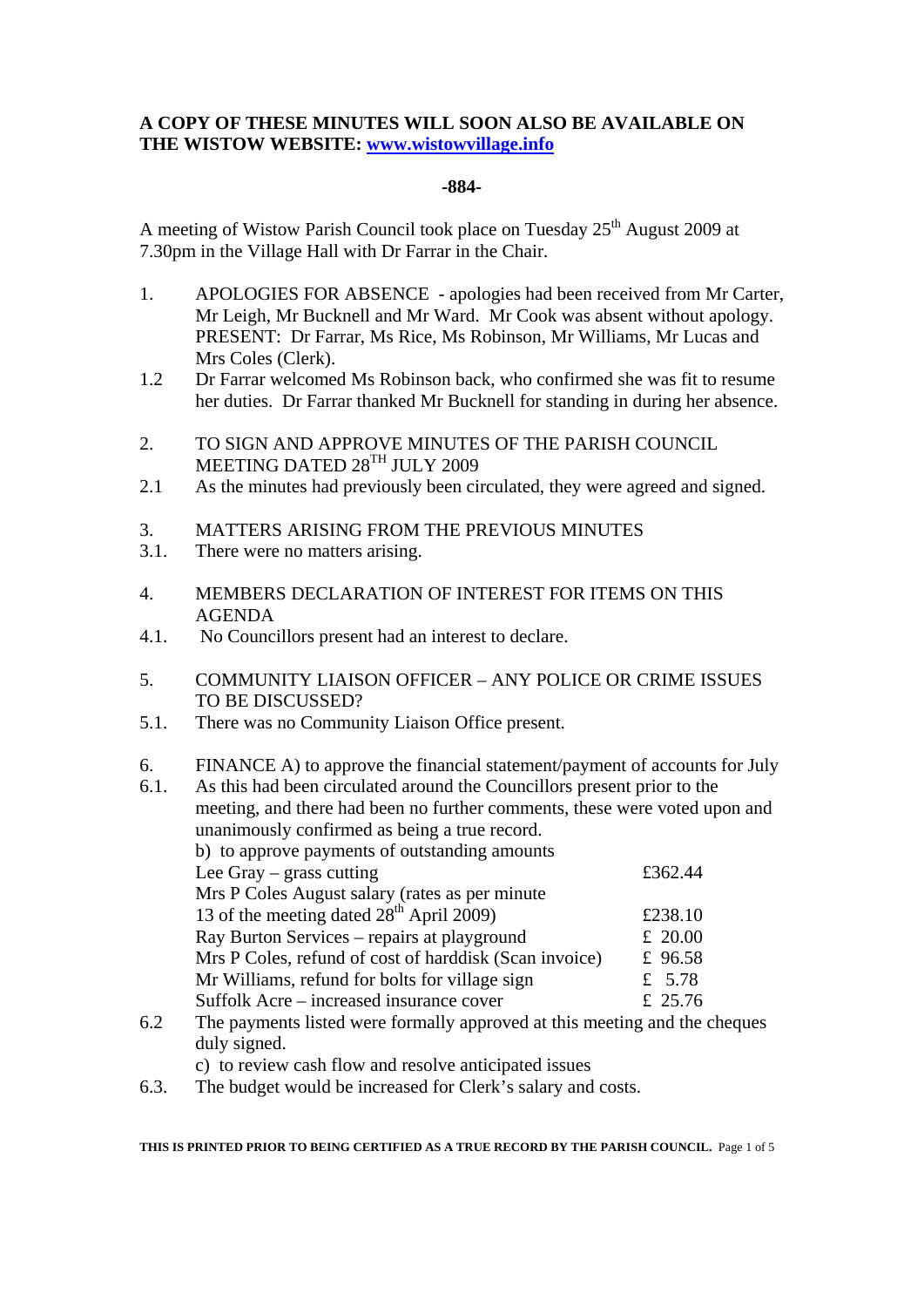d) to review banking arrangements

 The Clerk had visited local banks and presented the accounts available. It was resolved to move the bank account to Barclays with the following Councillors as signatories: Dr Farrar, Mr Leigh, Ms Robinson and Mr Williams. . e) Initial Precept discussion

- 6.4 As not enough Councillors were present to discuss the precept it was decided that a working party of Dr Farrar, Mr Leigh, Ms Robinson and The Clerk would meet to prepare the budget for next year to present at the next meeting in order to discuss the Precept. The Clerk would arrange a meeting.
- 7. CORRESPONDENCE
- 7.1. Canalbs Ltd Clerk and Councillor training details
- 7.2. Development Management Process Questionnaire Huntingdon District Council (Clerk to complete)
- 7.3 Strategic Housing Land Availability Assessment (SHLAA) Briefing Note
- 7.4 Shaws brochure forms and books for Councils
- 7.5. NHS blood donation poster

# CORRESPONDENCE PREVIOUSLY CIRCULATED

- 7.6 NALC Leadership Academy
- 7.7 Local Development Framework HDC
- 7.8 Achilles Design sponsorship for Great North Run
- 7.9 TV Cook request
- 7.10 Cambridgeshire Together
- 7.11 SLCC training schedule
- 7.12 Rural Cambridgeshire: Ensuring a Vibrant Future seminar
- 7.13 Future Jobs Fund

## 8. TO CONSIDER ANY PLANNING APPLICATIONS RECEIVED

- 8.1. 0900947FUL Replacement of flat roof with pitched Beggars Roost, Parsonage Street, Wistow. This was unanimously approved and the Clerk would inform HDC with the relevant reasons.
- 8.2 0900661FUL Amendment to access Erection of 26 houses/7apartments, Valiant Square, Upwood. As no comment had been made on the initial plans, no comment would be made at this point.
- 9. CAMBRIDGESHIRE ACRE MEMBERSHIP RENEWAL £25
- 9.1. Following discussion it was decided to renew our membership this year.
- 10. PROPOSED EXTENSION OF 30 MPH LIMIT, BRIDGE STREET, WISTOW - UPDATE
- 10.1. The Clerk reported that the 30 mph limit would be extended to the whole village. The Clerk would write to Cambs County Council to request extension to the end of Harris Lane, due to the erection of another house.

**THIS IS PRINTED PRIOR TO BEING CERTIFIED AS A TRUE RECORD BY THE PARISH COUNCIL.** Page 2 of 5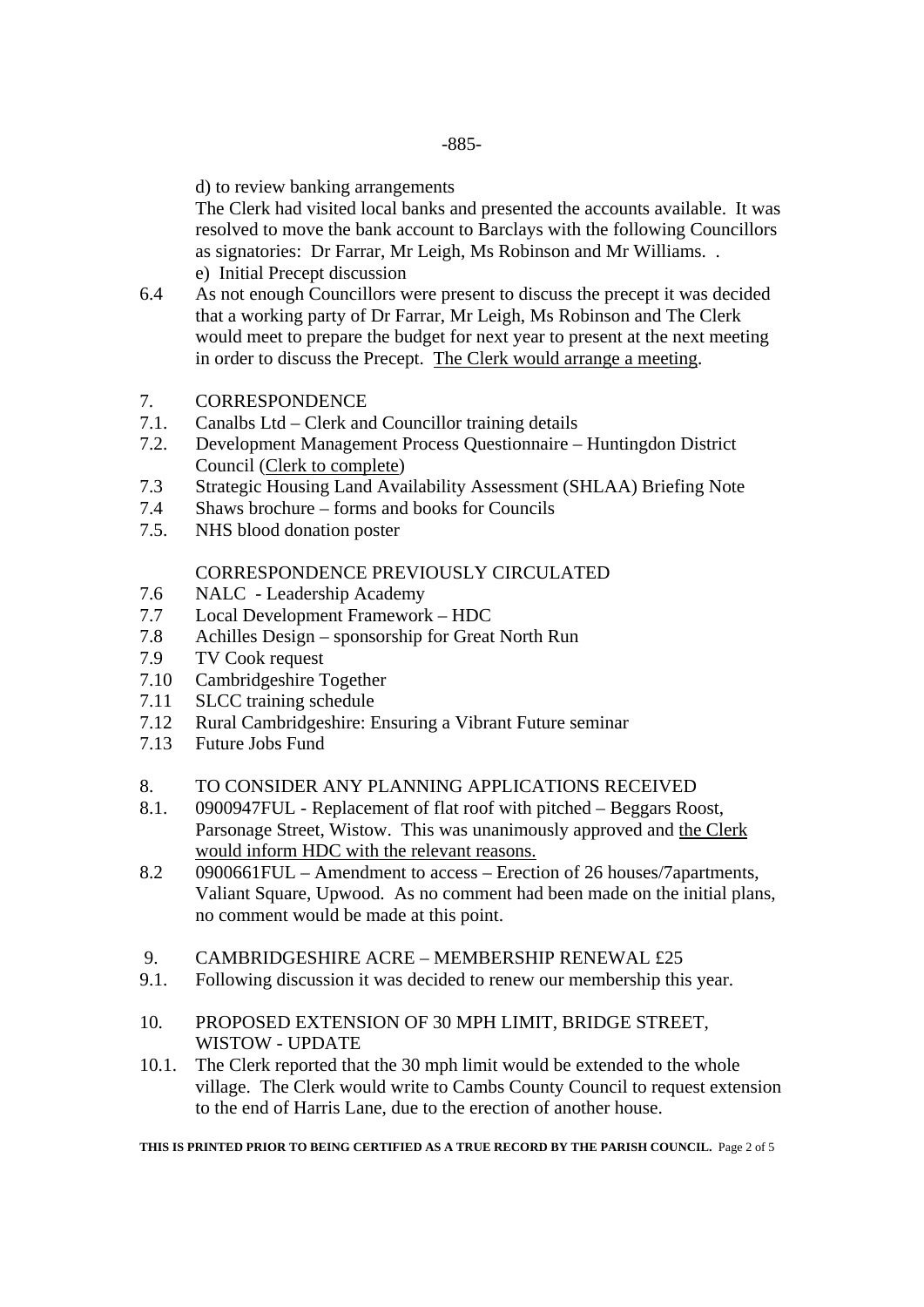#### 11. SWINE FLU UPDATE

11.1. The Clerk reported that she had received a request for premises within the village, should they be required for mass vaccination. She had responded with details of the village hall.

Mr Lucas gave his apologies and left the meeting at 8pm

12. PARISH PLAN ACTION PLAN – working parties feedback and updates: a) Traffic and road issues – Mr Bucknell/Mr Carter/Ms Rice. Ms Rice confirmed that the Jointly Funded Minor Improvements Grant application had been sent.

 Dr Farrar reported that he had received a call regarding large lorries in Harris Lane. He had discovered that the route for complaint is through Trading Standards should large vehicles be taking an inappropriate route.

 He had also had a complaint regarding harvest traffic going through the village at 3am. He would check with Mr Bucknell whether any legislation exists. A complaint had been received regarding the cutting of a verge in Manor Street. This had now been done.

b) Litter – Mr Bucknell – nothing to report

c) Countryside – Mr Cook – nothing to report.

d) Leisure facilities – Dr Farrar and Mr Williams – following a conditional offer of £30,000 from the Playfunding grant, the working party would now move onto the second phase. All four companies would be invited back to present their quotations and the children would be consulted again. Following this month's inspection Mr Williams reported repairs required to the aerial runway and obstacle course. Also a new seat for the see-saw would

be required for which the Clerk would obtain a price.

A note had been received from Mr Ray Burton offering his services as handyman, no other applications had been received. It was proposed and seconded that Mr Burton should become the village handyman and the Clerk would contact him and ask him to carry out the necessary repairs.

It was resolved that as part of the monthly risk assessment at the playground the aerial runway bark would be raked and weeded and the playmatting swept. The Clerk would ask whether a small amount of storage could be made

available at the village hall for a broom, some weed killer and a rake. Dr Farrar would redesign the risk assessment for to reflect this.

Mr Gray had reported a problem with rubbish when grass cutting. This would be monitored on the inspections.

e) Village Hall – Mr Cook and Mr Leigh – Nothing to report. The latest minutes were available for circulation.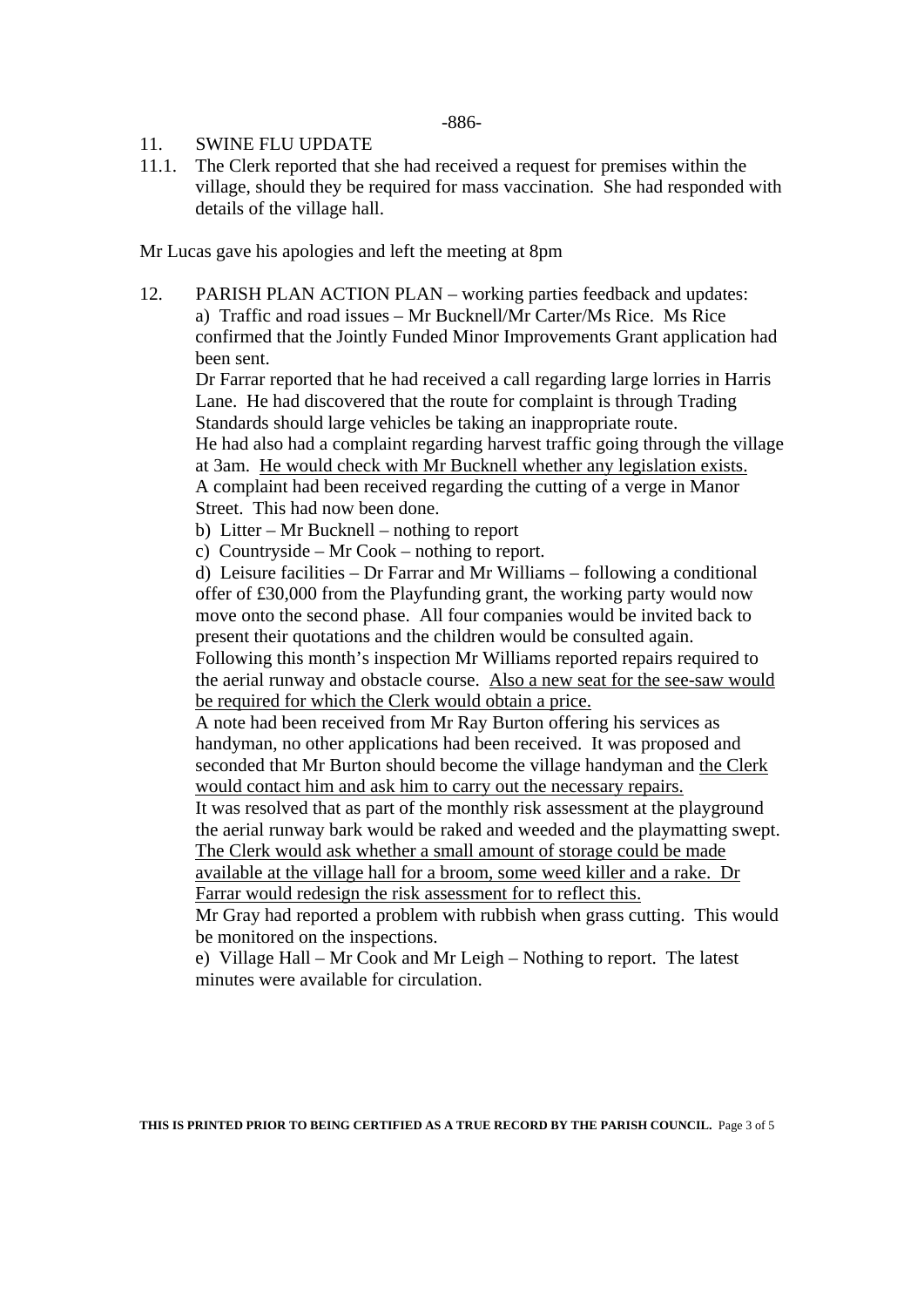- 13. a) Grants Mr Bucknell. Grants applied for and outstanding are Playfunding, Minor Improvements and Windfarm. c) Wistow Bridge – Mr Leigh and Clerk. The Clerk reported that Cambs County Council expected to complete the purchase of land in September and the works were still due to start in November. d) Allotments – Mr Peter Burton had been in touch and offered to come to Council Meeting, he had been invited to attend the September meeting. A response had been received from NALC and Dr Farrar would circulate a pack for Councillors to read to prepare for the next meeting. The Clerk would do some research on rents. It was agreed to commence the meeting at 7pm.
- 14. ITEMS FOR WISTOW WARBLER AND WEBSITE, to inform Mr Dransfield and Dr Farrar of relevant articles (also to discuss other items relating to Communication issues)
- 14.1. Nothing to report.
- 15. MONTHLY AUDIT NOMINEE FOR NEXT MEETING
- 15.1. Ms Robinson agreed to carry out the monthly audit in September.
- 16. DATE OF NEXT MEETING Tuesday 29<sup>th</sup> September 2009 at 7.00 pm in the Village Hall

There being no further business the meeting closed at 8.50 pm.

## **PLANNING APPLICATIONS RECEIVED FROM JANUARY 2008**

Wistow Parish Council – WPC Huntingdonshire District Council – HDC Not Yet known – NYK

|                       |                                                                  |                                                                             | <b>Approved/Date</b>  |
|-----------------------|------------------------------------------------------------------|-----------------------------------------------------------------------------|-----------------------|
| <b>App.Number</b>     | <b>Property Address</b>                                          | <b>Purpose</b>                                                              | WPC                   |
| <b>HDC</b><br>4/1/08  |                                                                  |                                                                             |                       |
| $-$ Yes -<br>18/6/08  | 08/00500/FUL Rookes Grove Farm,<br>Mill Road, Wistow             | Erection of 2 dwellings and<br>access road                                  | Yes<br>26/2/08        |
| 08/00599/FUL<br>- NYK | Poultry Houses, Shillow Hill, Erection of Agricultural<br>Wistow | dwelling                                                                    | <b>Yes</b><br>25/3/08 |
|                       | 008/03478/FUL Threeways, Church Street                           | Add pitched roof to flat<br>extension at rear                               | Yes<br>07/01/09       |
| 0900055FUL            | Rectory Farm, Wistow Rd<br><b>Broughton</b>                      | Erection of agricultural No comment<br>building to house free<br>range hens | 24/02/09              |

**THIS IS PRINTED PRIOR TO BEING CERTIFIED AS A TRUE RECORD BY THE PARISH COUNCIL.** Page 4 of 5